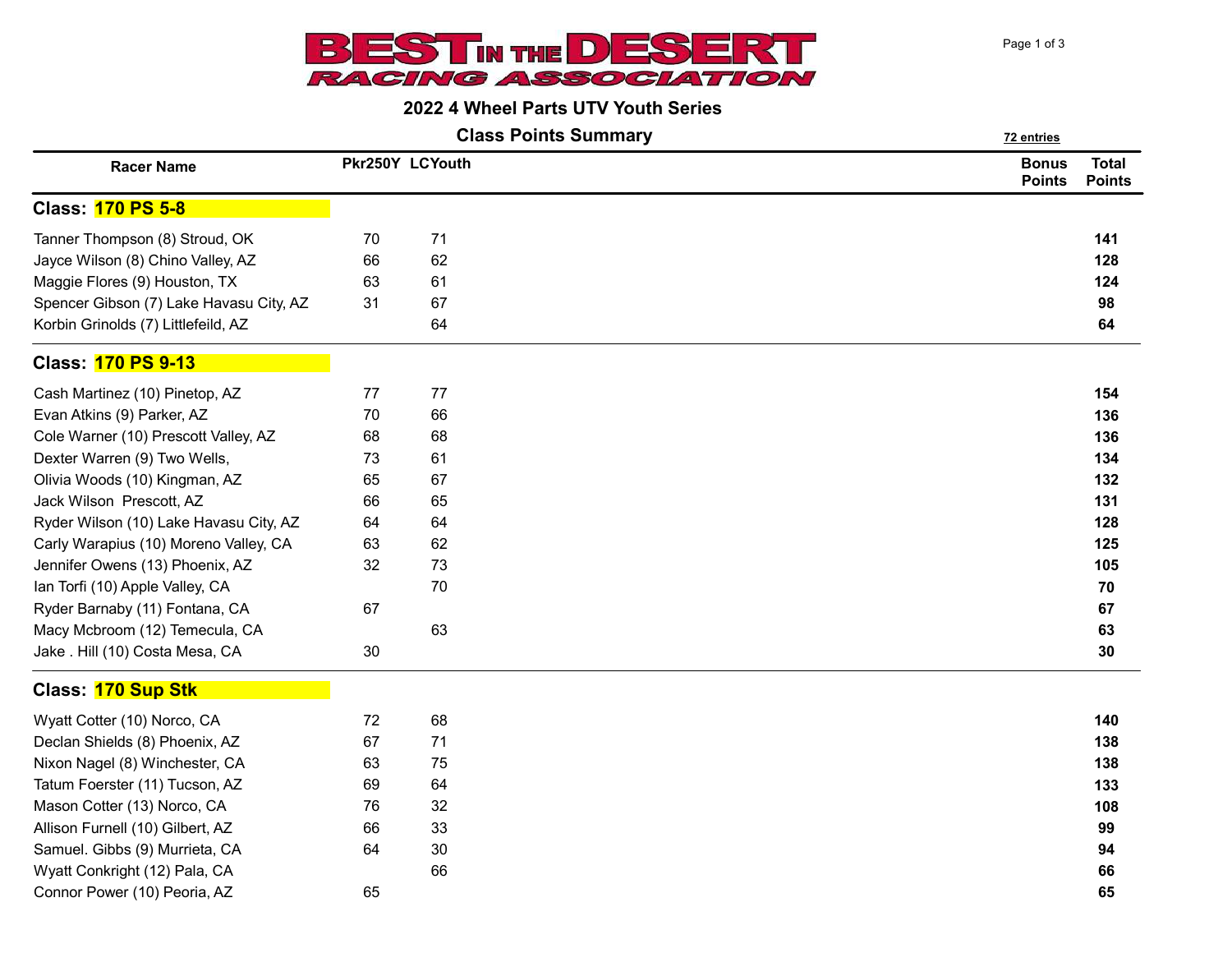

## 2022 4 Wheel Parts UTV Youth Series

**Class Points Summary** 72 entries

| <b>Racer Name</b>                           | Pkr250Y LCYouth |    | <b>Bonus</b><br><b>Points</b> | <b>Total</b><br><b>Points</b> |
|---------------------------------------------|-----------------|----|-------------------------------|-------------------------------|
| Class: 170 Sup Stk                          |                 |    |                               |                               |
| Gray Lantz" (8) Las Vegas, NV               |                 | 65 |                               | 65                            |
| Brixton Wirt (7) Murrieta, CA               | 30              |    |                               | 30                            |
| Mark Queen (10) Lake Havasu City, AZ        | 30              |    |                               | 30                            |
| Class: 250 Prd Mod                          |                 |    |                               |                               |
| Jacob Williamson (10) Yorba Linda, CA       | 63              | 70 |                               | 133                           |
| Landon Morrow (9) Corona, CA                | 70              | 63 |                               | 133                           |
| Trevor Lee (11) Fountain Valley, CA         | 66              | 66 |                               | 132                           |
| Paxton. . Schendel (12) El Cajon, CA        | 30              | 31 |                               | 61                            |
| <b>Class: Tro Unl Mini</b>                  |                 |    |                               |                               |
| Wyatt Cotter (10) Norco, CA                 | 67              | 62 |                               | 129                           |
| Mason Cotter (13) Norco, CA                 | 30              | 69 |                               | 99                            |
| Declan Shields (8) Dhowny, AZ               | 71              |    |                               | 71                            |
| Wyatt Conkright (11) Las Vegas,             |                 | 65 |                               | 65                            |
| Mason Delgato (12) Parker, AZ               | 30              |    |                               | 30                            |
| Wyatt Conkright (12) Pala, CA               | 30              |    |                               | 30                            |
| Class: 570 Prd Stk                          |                 |    |                               |                               |
| Chase. . Mankin (13) Menifee, CA            | 72              | 69 |                               | 141                           |
| Paxton Schendel (12) El Cajon, CA           | 62              | 73 |                               | 135                           |
| Vincent Riccitelli (12) Peoria, AZ          | 68              | 66 |                               | 134                           |
| Cameron. Leaming (11) Gilbert, AZ           | 65              | 63 |                               | 128                           |
| Jack "jedi" MAMEL (14) Huntington Beach, CA | 63              | 64 |                               | 127                           |
| Cole Warner Prescott Valley, AZ             |                 | 62 |                               | 62                            |
| Harper Hughes (10) Glenwood City, WI        |                 | 61 |                               | 61                            |
| Reid Aikins (11) Peoria, AZ                 | 31              |    |                               | 31                            |
| Class: 570 Mod                              |                 |    |                               |                               |
| Evan Atkins Parker, AZ                      | 67              | 67 |                               | 134                           |